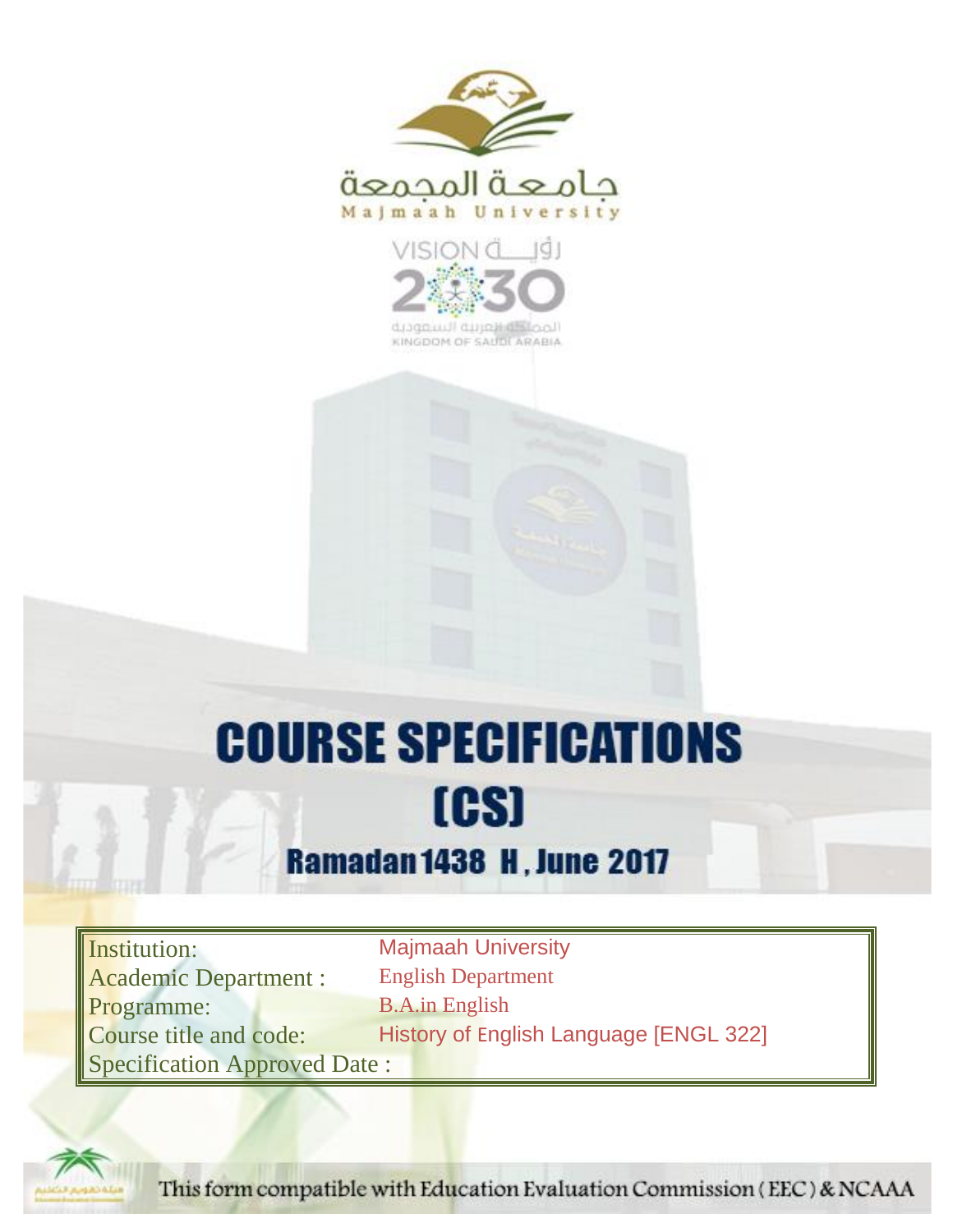

#### **Course Specifications**

| <b>Institution:</b> Majmaah University              | Date: |
|-----------------------------------------------------|-------|
| <b>College/Department:</b> Rumah / English Language |       |

#### **A. Course Identification and General Information**

| 1. Course title and code: Eng. 322                                            |                                                                                                                     |  |  |  |  |
|-------------------------------------------------------------------------------|---------------------------------------------------------------------------------------------------------------------|--|--|--|--|
| 2. Credit hours: 2 hours                                                      |                                                                                                                     |  |  |  |  |
| 3. Program(s) in which the course is offered:                                 | <b>English Language</b><br>(If general elective available in many programs indicate this rather than list programs) |  |  |  |  |
|                                                                               | 4. Name of faculty member responsible for the course: Dr.NajeebSaqlain&Mrs.HananALOmran                             |  |  |  |  |
| 5. Level/year at which this course is offered: Level 7 / 4 <sup>th</sup> Year |                                                                                                                     |  |  |  |  |
| 6. Pre-requisites for this course (if any):none                               |                                                                                                                     |  |  |  |  |
| 7. Co-requisites for this course (if any):none                                |                                                                                                                     |  |  |  |  |
| 8. Location if not on main campus: Rumah Campus                               |                                                                                                                     |  |  |  |  |
| 9. Mode of Instruction (mark all that apply):                                 |                                                                                                                     |  |  |  |  |
| a. traditional classroom                                                      | What percentage?                                                                                                    |  |  |  |  |
| b. blended (traditional and online)                                           | 100%<br>What percentage?                                                                                            |  |  |  |  |
| c. e-learning                                                                 | What percentage?                                                                                                    |  |  |  |  |
| d. correspondence                                                             | What percentage?                                                                                                    |  |  |  |  |
| f. other                                                                      | What percentage?                                                                                                    |  |  |  |  |
| <b>Comments:</b>                                                              |                                                                                                                     |  |  |  |  |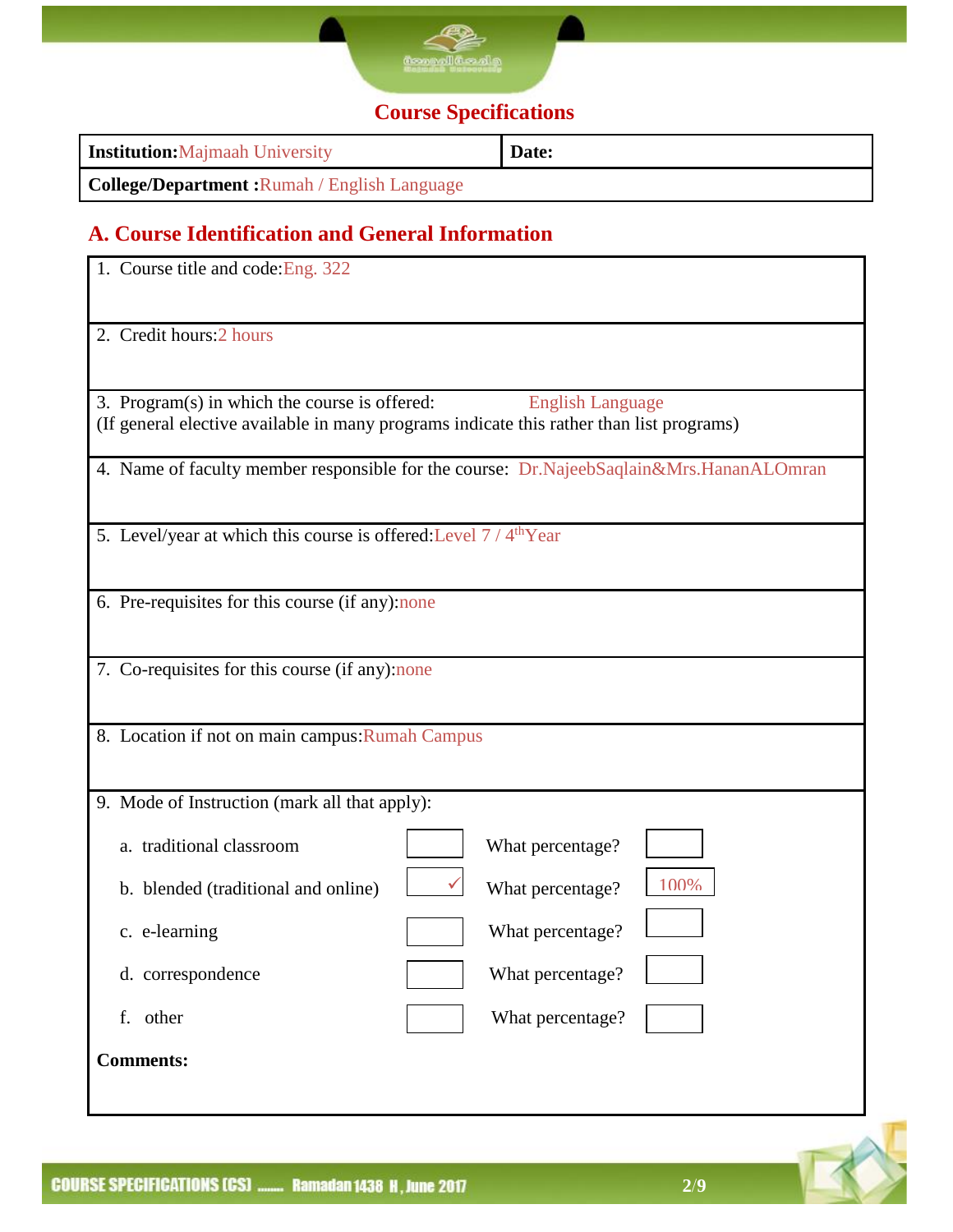#### **B Objectives**

1. What is the main purpose for this course?

By the end of the course, students should be able to:

- 1. Demonstrate knowledge of the Indo-European family of languages.
- 2. Identify the historical events of the Old English period.
- 3. Identify historical changes: The Roman and Germanic invasions of England, Anglo-Saxon civilization, and dialects of Old English.
- 4. Identify the historical events of the Middle English period.
- 5. Identify and explain alterations in spelling, syntax, and pronunciation of the Middle English period.

*Specific considerations will be on these new course's issues: 1. A Brief Description of Modern English and its different stages.*

- *2. A Short Introduction to American English, its development and how it is different from British English.*
- *3. A Brief touch on World Englishes .*

2. Briefly describe any plans for developing and improving the course that are being implemented. (e.g. increased use of IT or web based reference material, changes in content as a result of new research in the field)

- 1. Students are encouraged to search the web and use online materials.
- 2. Increased use of IT or web-based reference material
- 3. Use Web-CT for uploading material
- 4. Consistently change the list of readings/ include canonical and sub-canonical novelists
- 5. Use of [www.wiki.com](http://www.wiki.com/) and [www.moodle.com](http://www.moodle.com/) for collaborative writing Include e-books such as those from Gutenberg

#### **C. Course Description**(Note: General description in the form used in Bulletin or handbook)

Course Description:

History of English language is a discipline which studies development of old, middle and modern English.

Oxford living dictionary has described the field as, "Five Events that Shaped the History of English are 1-The Anglo-Saxon Settlement, 2-The Scandinavian Settlement, 3-1066 and after, 4-Standardization, 5-Colonization and Globalization. The course will survey these stages with a particular focus on the characteristics, features and socio-cultural contexts of Old English, Middle English, Early modern English, Modern English and Present-day English.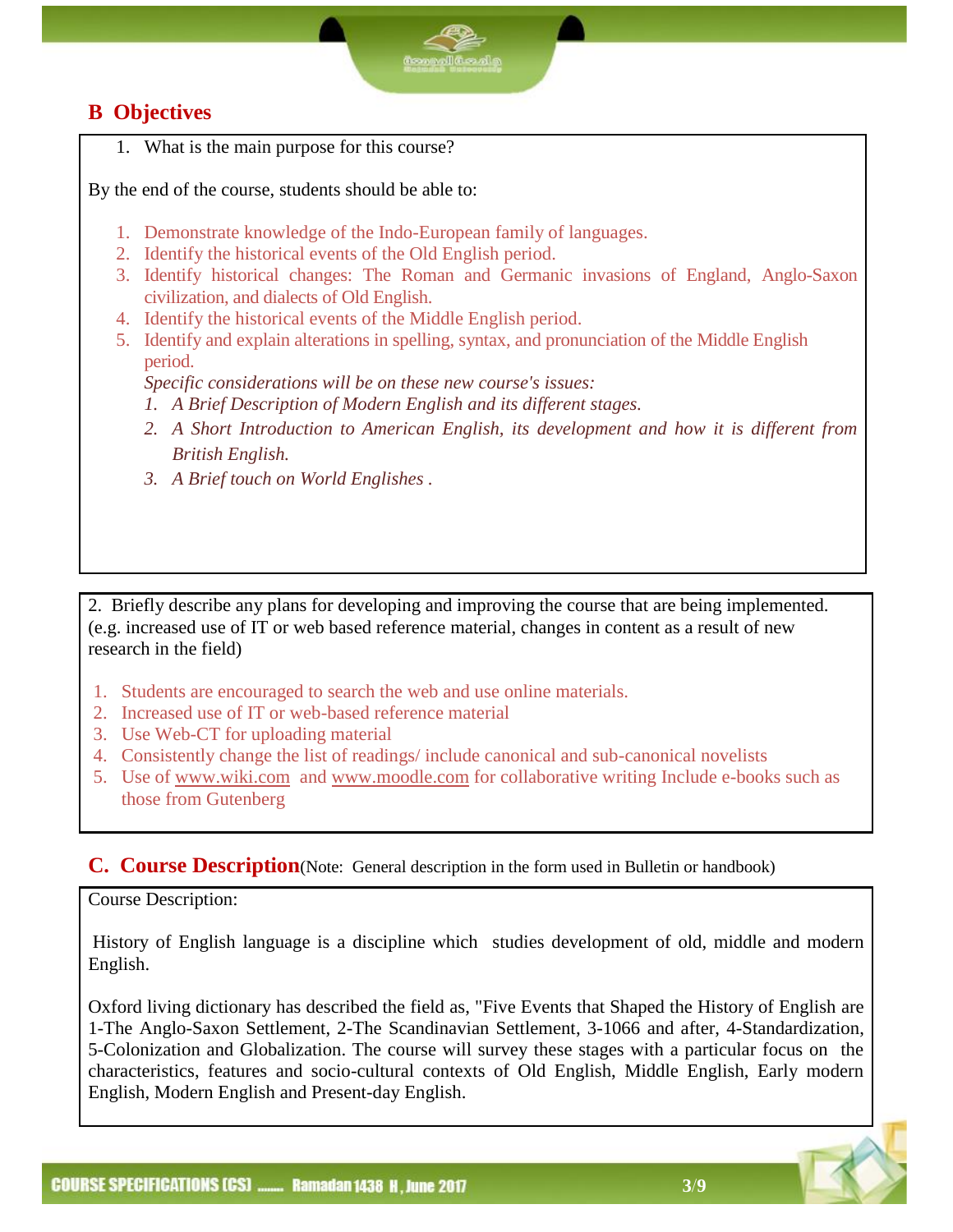Advanced topics in History of English language commonly include (but are not limited to): English as a world language · English as a lingua franca · European language · . Modern English

<u>|கேகிந</u>

etc.

The teaching methodology of this course tends to be like a research subject:

- 1. Students are encouraged to search the web and use online materials.
- 2. Increased use of IT or web-based reference material
- 3. Use Web-CT for uploading material
- 4. Consistently change the list of readings/ include canonical and sub-canonical novelists
- 5. Use of [www.wiki.com](http://www.wiki.com/) and [www.moodle.com](http://www.moodle.com/) for collaborative writing Include e-books such as those from Gutenberg.
- 6. Students will be aware of the link and relationship between this course and the subsequent more detailed and larger perspectives taken in ENGL 422 historical and comparative Linguistics.

| 1. Topics to be Covered                                    |                        |                             |  |  |
|------------------------------------------------------------|------------------------|-----------------------------|--|--|
| <b>List of Topics</b>                                      | No. of<br><b>Weeks</b> | <b>Contact</b><br>hours     |  |  |
| Introduction                                               |                        | 2                           |  |  |
| The origin and history of English                          |                        | $\mathfrak{D}$              |  |  |
| Old English grammar                                        |                        | $\mathfrak{D}$              |  |  |
| Old English morphology                                     |                        | $\mathfrak{D}$              |  |  |
| Old English lexicon                                        |                        | $\overline{2}$              |  |  |
| Midterm Exam                                               |                        | $\mathfrak{D}$              |  |  |
| Celtic and Latin loan                                      |                        | $\mathcal{D}$               |  |  |
| French influence                                           |                        | $\overline{2}$              |  |  |
| Implication for the status of Middle English               |                        | $\mathcal{D}_{\mathcal{A}}$ |  |  |
| The major branches of the Indo-European family of language |                        | $\mathfrak{D}$              |  |  |
| Modern English compared to earlier English                 |                        | $\overline{2}$              |  |  |
| Midterm Exam                                               |                        | $\mathcal{D}_{\mathcal{A}}$ |  |  |
| External and internal change                               |                        |                             |  |  |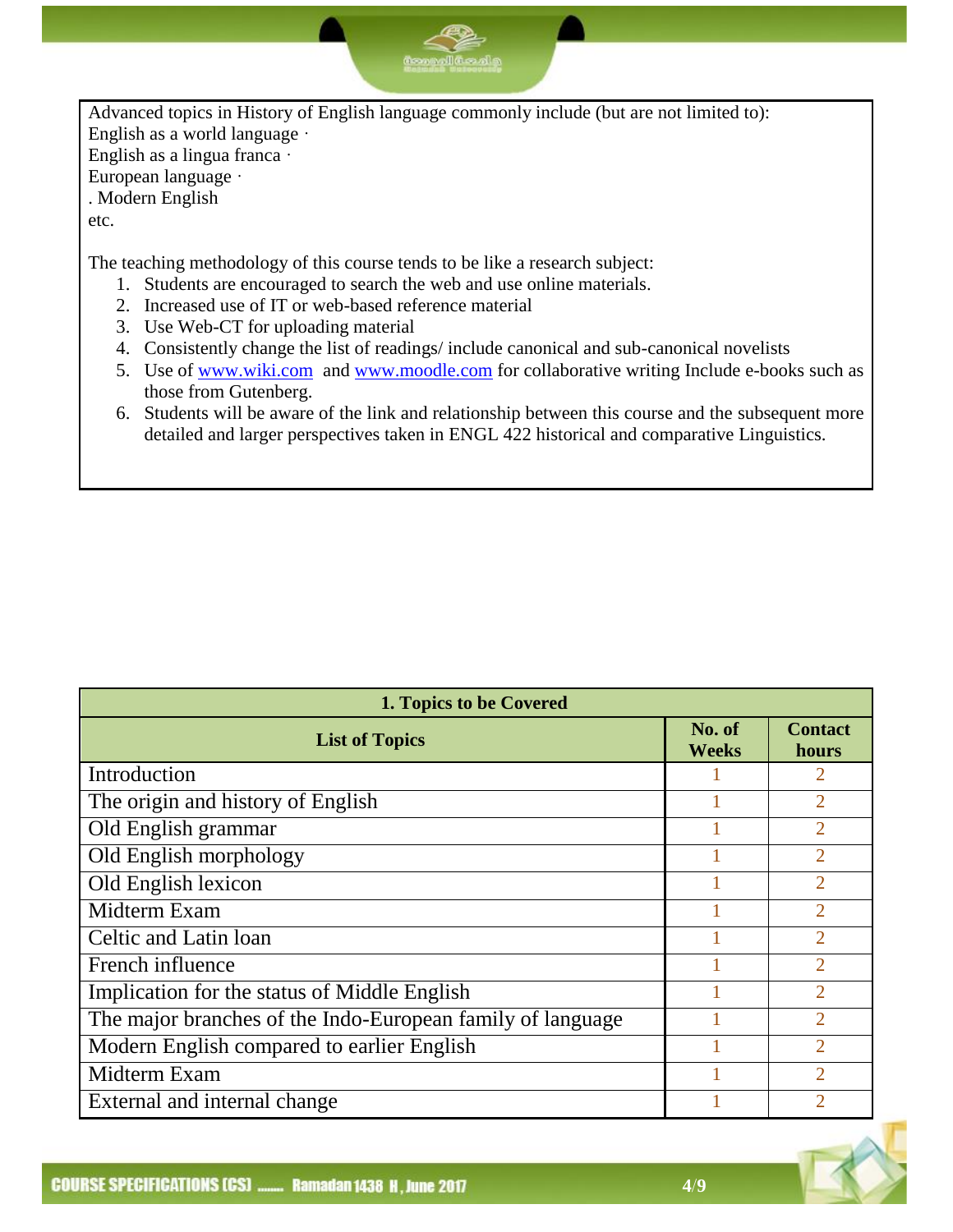Importance of American and Current English 1 2

#### **2. Course components (total contact hours and credits per semester):**

|                |               | Lecture                     | <b>Tutorial</b> | Laboratory/<br><b>Studio</b> | <b>Practical</b> | Other: | <b>Total</b>   |
|----------------|---------------|-----------------------------|-----------------|------------------------------|------------------|--------|----------------|
| <b>Contact</b> | <b>Planed</b> | $\mathcal{D}_{\mathcal{L}}$ |                 |                              |                  |        | 26             |
| <b>Hours</b>   | <b>Actual</b> | റ                           |                 |                              |                  |        | 26             |
|                | <b>Planed</b> | $\overline{2}$              |                 |                              |                  |        | $\overline{2}$ |
| <b>Credit</b>  | <b>Actual</b> | $\mathcal{D}$               |                 |                              |                  |        | $\overline{2}$ |

3. Additional private study/learning hours expected for students per week.

2 office hours

4. Course Learning Outcomes in NQF Domains of Learning and Alignment with Assessment Methods and Teaching Strategy

#### **On the table below are the five NQF Learning Domains, numbered in the left column.**

**First**, insert the suitable and measurable course learning outcomes required in the appropriate learning domains (see suggestions below the table). **Second**, insert supporting teaching strategies that fit and align with the assessment methods and intended learning outcomes. **Third**, insert appropriate assessment methods that accurately measure and evaluate the learning outcome. Each course learning outcomes, assessment method, and teaching strategy ought to reasonably fit and flow together as an integrated learning and teaching process. (Courses are not required to include learning outcomes from each domain.)

| Code<br># | <b>NOF Learning Domains</b><br><b>And Course Learning Outcomes</b> | <b>Course Teaching</b><br><b>Strategies</b> | <b>Course</b><br><b>Assessment</b><br><b>Methods</b> |  |  |
|-----------|--------------------------------------------------------------------|---------------------------------------------|------------------------------------------------------|--|--|
| 1.0       | Knowledge: By the end of the course, students should be able to:   |                                             |                                                      |  |  |
| 1.1       | Demonstrate knowledge of the Indo-European<br>family of languages  | Lectures                                    | Participation in<br>class<br>discussions             |  |  |
| 1.2       | Make the timeline of Language change                               | Class discussion.                           | Assignments<br>$\bullet$                             |  |  |
| 1.3       | Identify the historical events of the Old English<br>period        | Individual<br>meetings with<br>students.    | <b>Mid-Terms written</b><br>exams                    |  |  |



**5**/**9**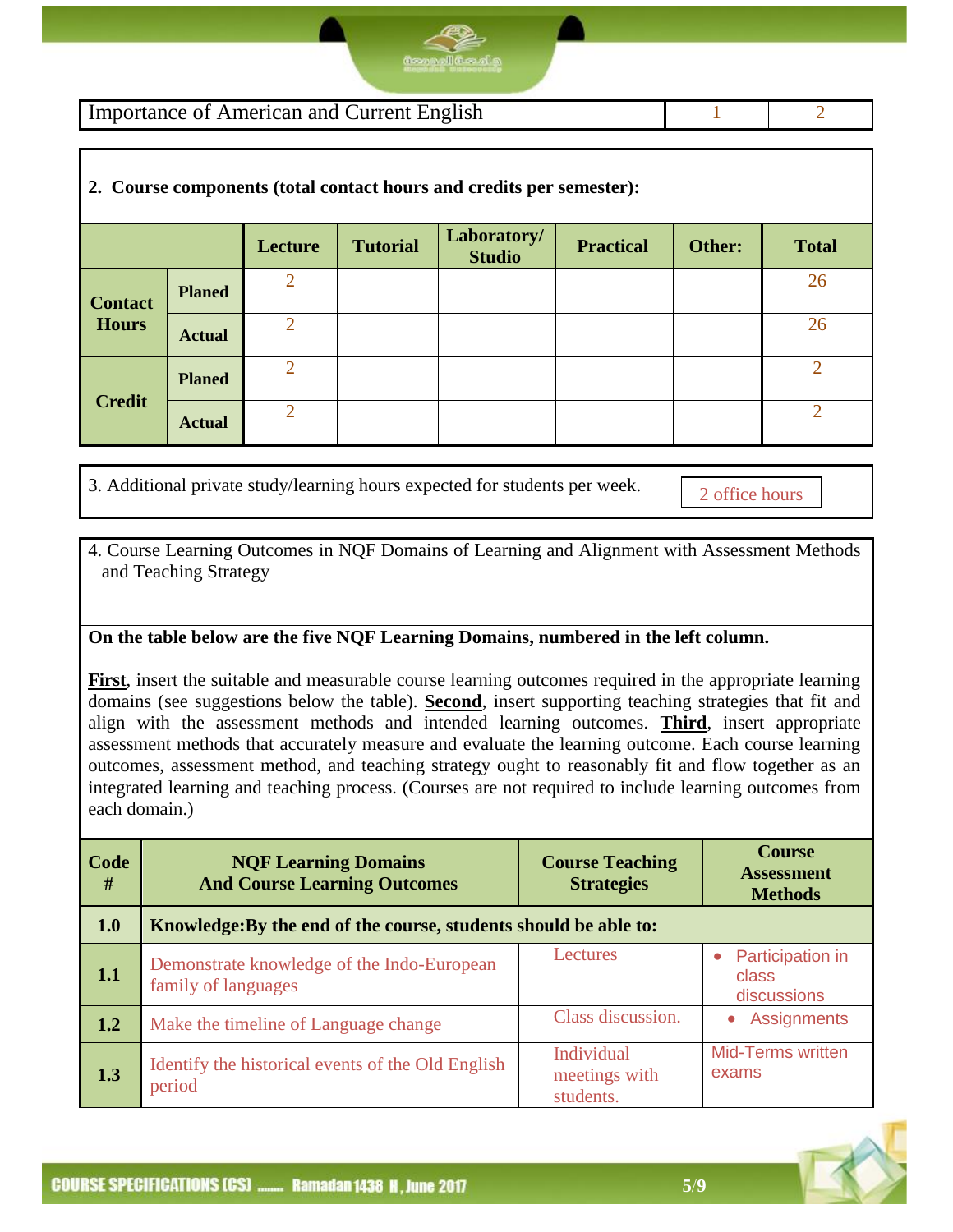## **SALE**

| 1.4 | Explain the differences in the language of Old<br>English                          | AfL strategies:<br>Self-Assessment                                                            |                                                                                                                    |
|-----|------------------------------------------------------------------------------------|-----------------------------------------------------------------------------------------------|--------------------------------------------------------------------------------------------------------------------|
| 1.5 | Identify the historical events of the Middle<br>English period                     |                                                                                               |                                                                                                                    |
| 1.6 | Identify and explain the changes in the<br>language of Middle English              |                                                                                               |                                                                                                                    |
| 1.7 | Explain the significance of changes in the Early<br>Modern English period          |                                                                                               |                                                                                                                    |
| 2.0 | Cognitive Skills: By the end of the course, students should be able to:            |                                                                                               |                                                                                                                    |
| 2.1 | Increase awareness of how languages change<br>across time                          | Lectures                                                                                      | <b>Participation in</b><br>class<br>discussions                                                                    |
| 2.2 | Perceive similarities and differences in<br>language forms across time             | Class discussion.                                                                             | Assignment<br>$\bullet$                                                                                            |
| 2.3 | Draw comparisons; detecting developments                                           | Individual<br>meetings with<br>students.                                                      | Mid-Term                                                                                                           |
| 2.4 | Recognize reasons and causes that lead to<br>alteration or change in language      | AfL strategies:<br>Self-Assessment,<br>Peer Assessment                                        | <b>Final exam</b>                                                                                                  |
| 2.5 | Analyze the impact of historical events on<br>change in English language           |                                                                                               |                                                                                                                    |
|     | Interpersonal Skills & Responsibility: By the end of the course, students should   |                                                                                               |                                                                                                                    |
| 3.0 | be able to:                                                                        |                                                                                               |                                                                                                                    |
| 3.1 | Read independently to develop responsibility<br>and understanding                  | <b>Class discussions</b>                                                                      | <b>Active class</b><br>participation reflects<br>the students' ability<br>to keep up with the<br>reading Schedule. |
| 3.2 | Manage their time more productively in reading<br>and writing assignments          | Teacher's<br>Demonstration                                                                    | Instructor's<br>assessment of<br>students                                                                          |
| 3.3 | Self-assess their progress and suggest next steps<br>for improvement in the grades | <b>AfL</b> Strategies                                                                         |                                                                                                                    |
| 3.4 | Participate in class discussions to improve<br>understanding and confidence        | extensive use of<br>external<br>references                                                    |                                                                                                                    |
| 4.0 | <b>Communication, Information Technology, Numerical</b>                            |                                                                                               |                                                                                                                    |
| 4.1 | Use internet resources for academic English                                        | Teacher's<br>guidance and<br>encouragement<br>for internet<br>resources<br><b>D2L Quizzes</b> | <b>Assignments</b>                                                                                                 |

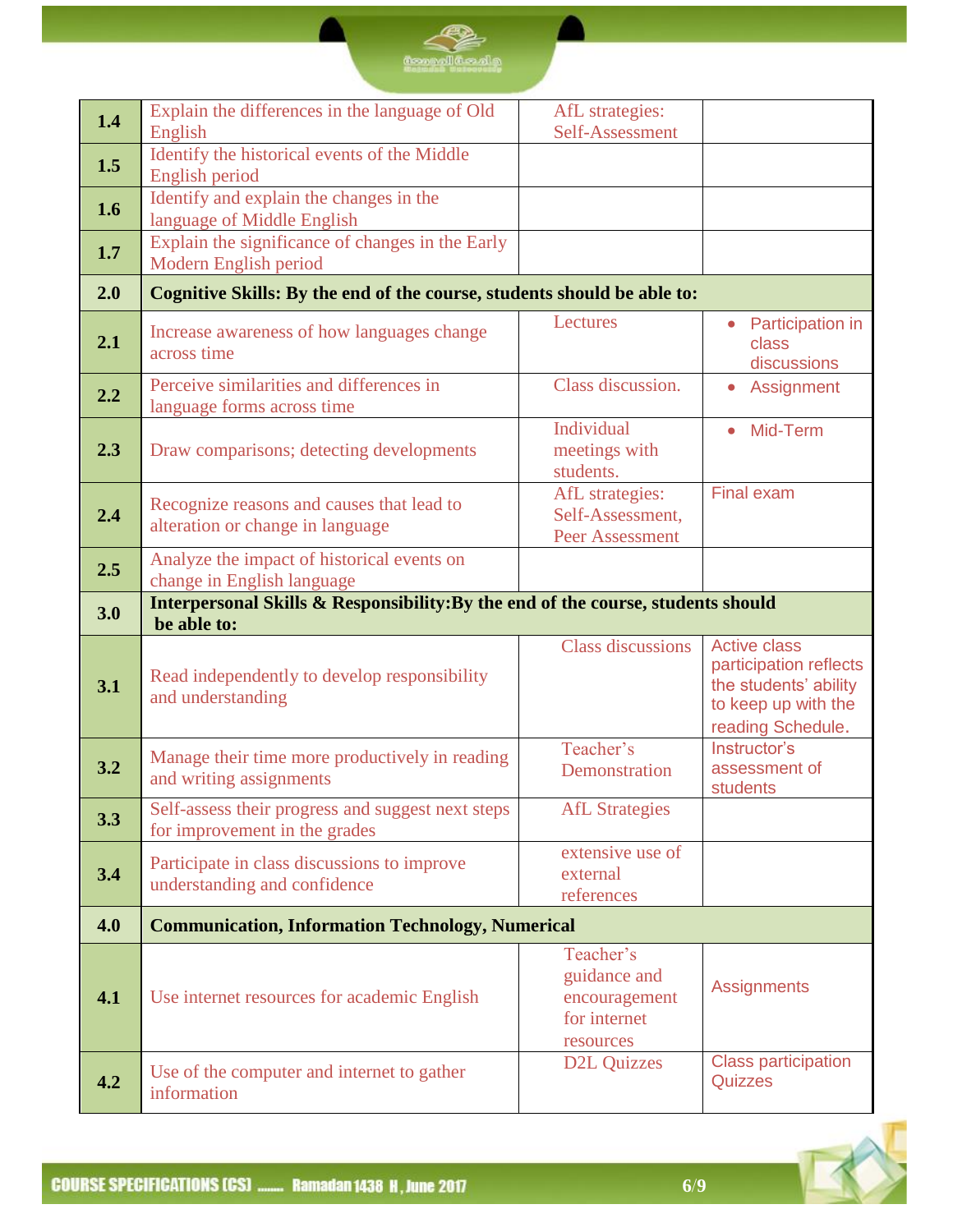

| Use MS excel and power-point for presentation<br>Online rooms<br>4.3<br>and data analysis for the projects<br>and discussions |  |
|-------------------------------------------------------------------------------------------------------------------------------|--|
| <b>Psychomotor</b><br>5.0                                                                                                     |  |
| <b>None</b><br>5.1                                                                                                            |  |

| 5. Schedule of Assessment Tasks for Students During the Semester |                                                                                                              |                 |                                                 |  |  |
|------------------------------------------------------------------|--------------------------------------------------------------------------------------------------------------|-----------------|-------------------------------------------------|--|--|
|                                                                  | Assessment task (i.e., essay, test, quizzes, group project,<br>examination, speech, oral presentation, etc.) | <b>Week Due</b> | <b>Proportion of Total</b><br><b>Assessment</b> |  |  |
|                                                                  | Midterm Exam                                                                                                 | Week 8          | 25%                                             |  |  |
| $\sqrt{2}$                                                       | Research                                                                                                     | Week 8          | 20%                                             |  |  |
|                                                                  | Participation                                                                                                | All along       | 5%                                              |  |  |
| $\overline{4}$                                                   | Final exam                                                                                                   | End of term     | 50%                                             |  |  |

#### **D. Student Academic Counseling and Support**

1. Arrangements for availability of faculty and teaching staff for individual student consultations and academic advice. (include amount of time teaching staff are expected to be available each week) 2 office hours and via email

#### **E Learning Resources**

1. List Required Textbooks:

- Baugh, Albert C. & Cable, Thomas  $(5<sup>th</sup>$  edition). A History of the English Language.
- 2. List Essential References Materials (Journals, Reports, etc.)
	- Pyles, T. & J. Algeo. (1993). *The Origin and Development of the English Language*

3. List Electronic Materials, Web Sites, Facebook, Twitter, etc.

4. Other learning material such as computer-based programs/CD, professional standards or regulations and software.

#### **F. Facilities Required**

Indicate requirements for the course including size of classrooms and laboratories (i.e. number of seats in classrooms and laboratories, extent of computer access,etc.)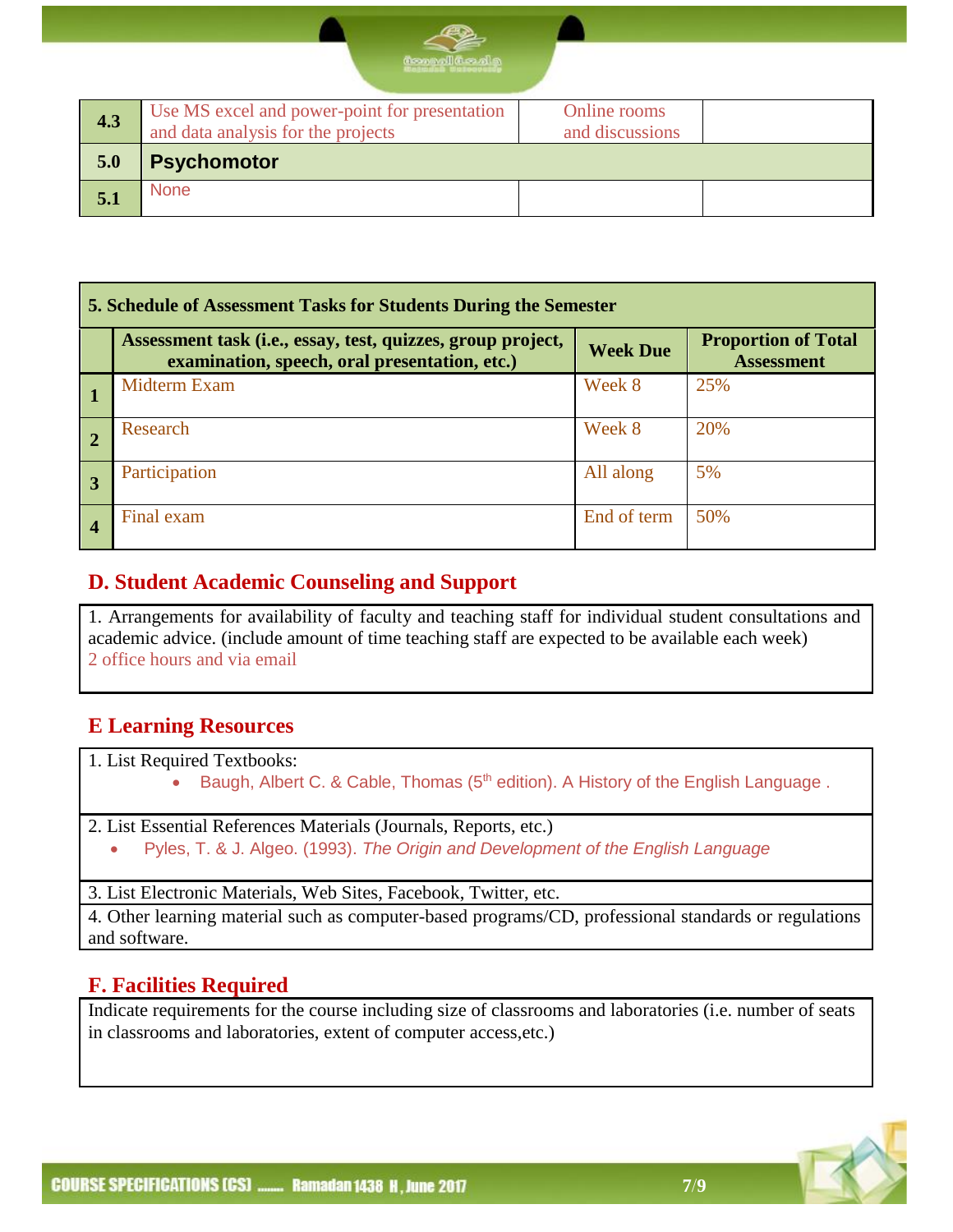1. Accommodation (Classrooms, laboratories, demonstration rooms/labs, etc.) Classroom of about 40 seats. 2. Technology resources (AV, data show, Smart Board, software, etc.) Podium 3. Other resources (specify, e.g. if specific laboratory equipment is required, list requirements or attach list) Chart Papers **• Board Markers G Course Evaluation and Improvement Processes** 1. Strategies for Obtaining Student Feedback on Effectiveness of Teaching Mid-Term evaluation feed-back form to increase instructor's awareness of the weak and strong points of the class End of term college evaluation of course by students ( to be collected by the department) End-of-term debriefing in class of students and teacher regarding what went well and what could have gone better 2. Other Strategies for Evaluation of Teaching by the Instructor or by the Department • Peer observation to benefit from colleagues' objective feedback and suggestions for improvement. 3. Processes for Improvement of Teaching 1. Training sessions 2. Workshops to facilitate the exchange of experiences amongst faculty members 3. Regular meetings where problems are discussed and solutions given 4. Discussion of challenges in the classroom with colleagues and supervisors 5. Encouragement of faculty members to attend professional development conferences. 6. Keep up to date with pedagogical theory and practice 7. Set goals for achieving excellence in teaching at the beginning of each new semester after reviewing last semester's teaching strategies and results 4. Processes for Verifying Standards of Student Achievement (e.g. check marking by an independent member teaching staff of a sample of student work, periodic exchange and remarking of tests or a sample of assignments with staff at another institution) 1.Check marking of a sample of examination papers either by a resident or visiting faculty member 2. Students who believe they are under graded can have their papers checked by a second reader.